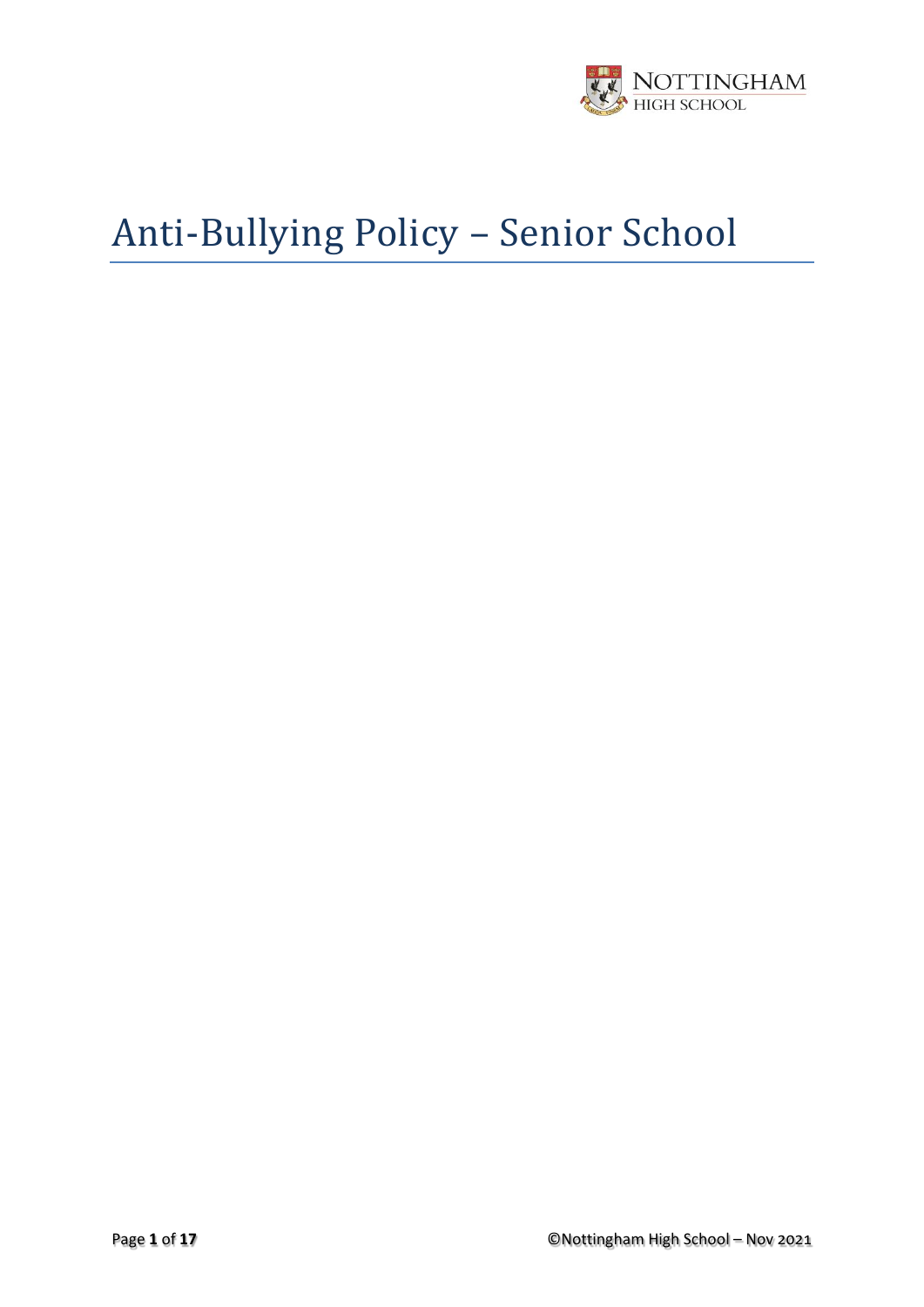

# **Contents**

| 1.  |    |  |  |  |  |  |
|-----|----|--|--|--|--|--|
| 2.  |    |  |  |  |  |  |
| 3.  |    |  |  |  |  |  |
| 4.  |    |  |  |  |  |  |
| 5.  |    |  |  |  |  |  |
| 6.  |    |  |  |  |  |  |
| 7.  |    |  |  |  |  |  |
| 8.  |    |  |  |  |  |  |
| 9.  |    |  |  |  |  |  |
| 10. |    |  |  |  |  |  |
| 11. |    |  |  |  |  |  |
| 12. |    |  |  |  |  |  |
| 13. |    |  |  |  |  |  |
| 14. |    |  |  |  |  |  |
|     | a) |  |  |  |  |  |
|     | b) |  |  |  |  |  |
| 15. |    |  |  |  |  |  |
|     | a) |  |  |  |  |  |
|     | b) |  |  |  |  |  |
|     | c) |  |  |  |  |  |
|     | d) |  |  |  |  |  |
|     | e) |  |  |  |  |  |
|     | f  |  |  |  |  |  |
|     |    |  |  |  |  |  |
|     |    |  |  |  |  |  |
|     |    |  |  |  |  |  |
|     |    |  |  |  |  |  |
|     |    |  |  |  |  |  |
|     |    |  |  |  |  |  |
|     |    |  |  |  |  |  |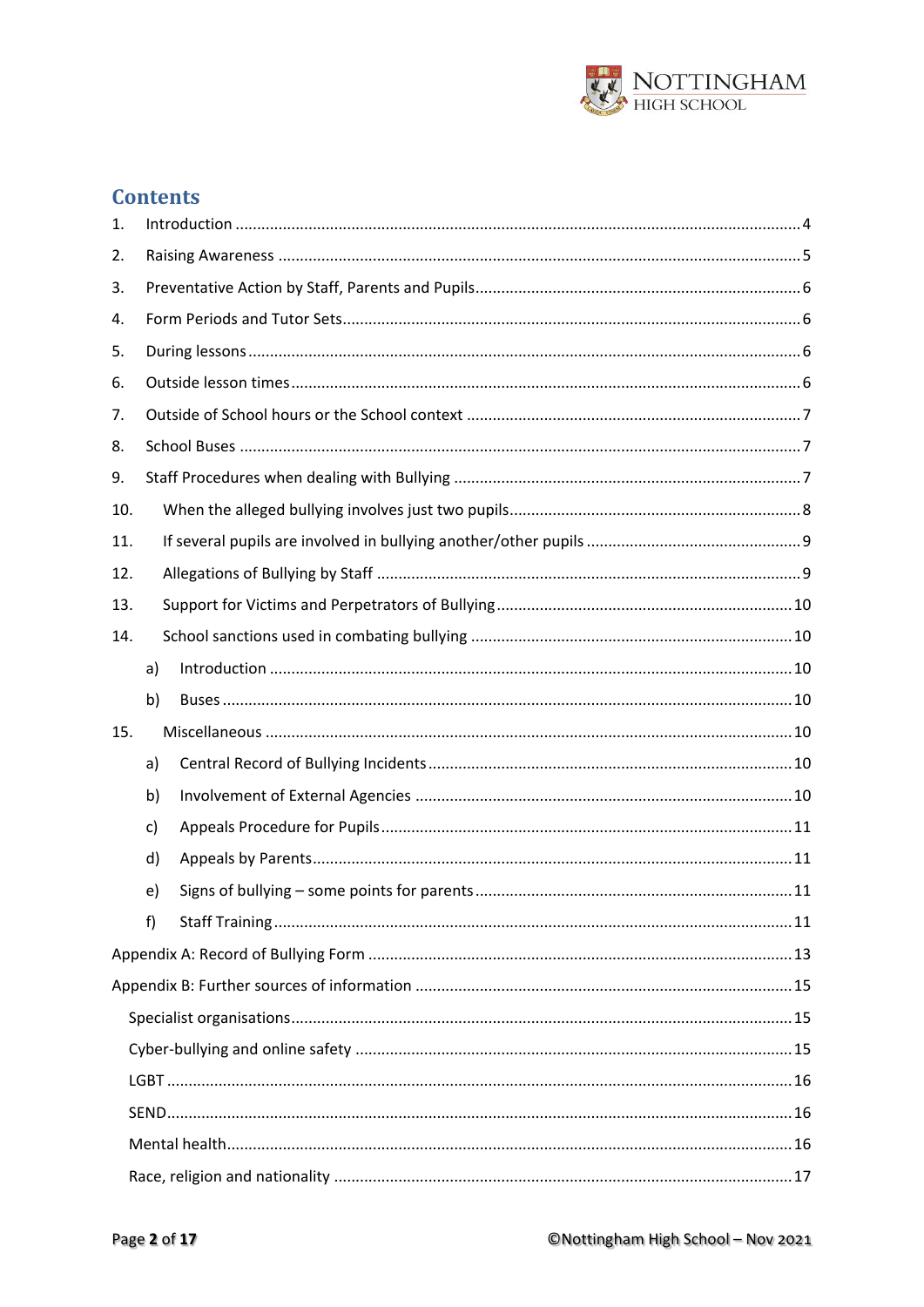

|--|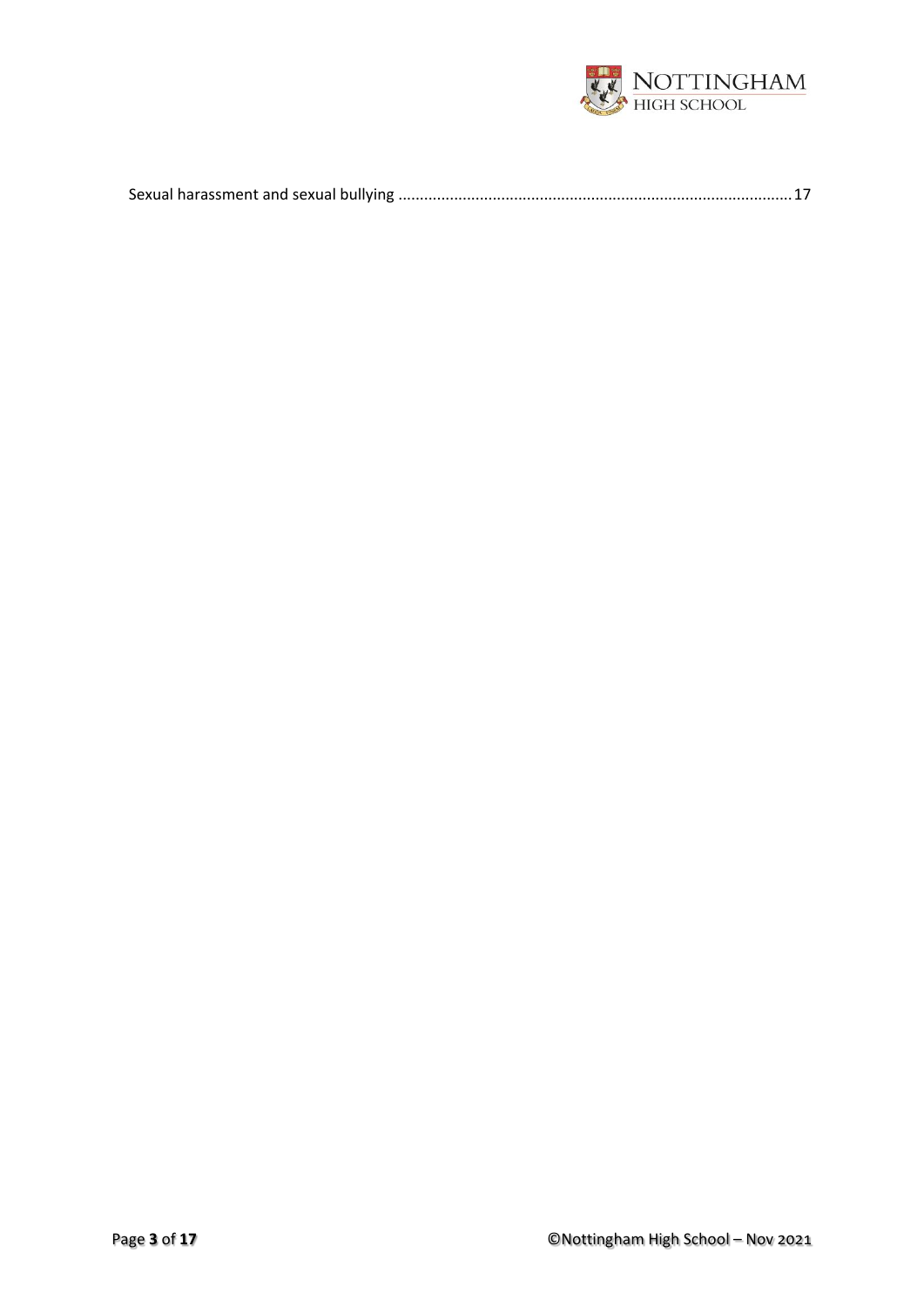

### **1. Introduction**

<span id="page-3-0"></span>This policy should be read alongside other related School policies include Safeguarding and Child Protection; Acceptable Use Policy for ICT (Students); Procedure on Responsible Behaviour in Cyber Space. The School also draws on information from non-statutory guidance including "*Preventing and Tackling Bullying, Advice for headteachers, staff and governing bodies (July 2017)"* and *"Cyber bullying: advice for headteachers and school staff (Nov 2014)".*

Following DfE Guidance

[https://www.gov.uk/government/uploads/system/uploads/attachment\\_data/file/623895/Preventin](https://www.gov.uk/government/uploads/system/uploads/attachment_data/file/623895/Preventing_and_tackling_bullying_advice.pdf) [g\\_and\\_tackling\\_bullying\\_advice.pdf](https://www.gov.uk/government/uploads/system/uploads/attachment_data/file/623895/Preventing_and_tackling_bullying_advice.pdf)

Bullying is aggressive or insulting behaviour by an individual or group, often repeated over a period of time, that intentionally hurts, harms, humiliates or causes distress to another individual or group. It can, however, also be a single incident that will also be appropriately recorded.

A Nottingham High School policy statement on tackling bullying is published to pupils and parents, as follows:

*"Our aim is to maintain an ordered, civilised and stable community at Nottingham High School, with the full and willing co-operation of every member of the School. All forms of bullying are unacceptable at Nottingham High School. It is very important that everyone is fully aware of the issues, and how the School deals with them.* 

*The main forms that bullying takes are:*

- *Verbal [emotional] which may include name-calling, ridicule, threats of physical violence and hurtful personal comments ranging across a broad spectrum that may include references to intelligence, appearance and physical strength, as well as racial, religious, cultural, sexual, sexist, gender, cross-gender, homophobic and special educational needs and disability issues together with personal circumstances such as being adopted or being a carer for others. Verbal bullying may be communicated directly by spoken comments and written notes, and by cyber-technology [social websites, mobile phones, text messages, images and email]. 'Banter' is not an acceptable excuse for verbal bullying.*
- *Physical which may include deliberate jostling, physical violence, interference with another pupil's property, upskirting and sexual abuse (peer-on-peer or otherwise).*
- *Manipulative for example when groups of pupils act with the intention of excluding individuals from their friends or normal situations.*

*We are fully aware of the effect that bullying has, and that it may, if unchecked, lead to serious and lasting psychological damage. [Also that cases are reported in the media from time to time in which bullying has even led to a victim's suicide or attempted suicide].*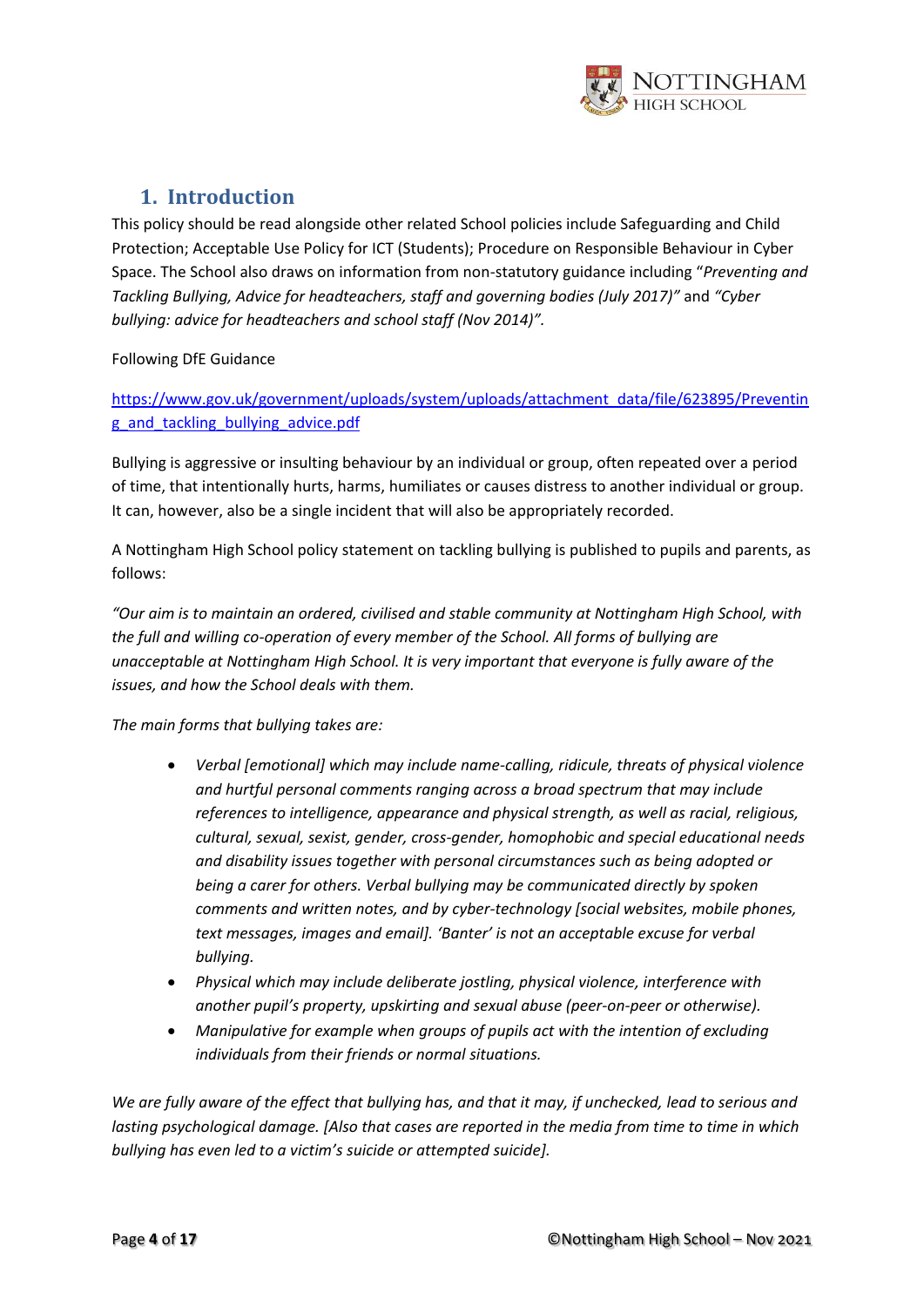

*You [and your parents] are urged to assist the staff in combating bullying, in order to make the School a safe and pleasant environment for all.* 

*If you are being bullied, or are aware of another person being bullied, you must tell someone. This person might be one of your parents, your Tutor, your Form Teacher, another member of staff, a form prefect, or a friend who you know will help you to find the right adult. The sooner the matter is in the open, the sooner the issues can be addressed and support offered. All the teachers are fully trained in the School's procedures to tackle bullying.*

*Although many factors may contribute to a bullying incident, and blame may not easily be ascribed to anyone in particular, bullies must realise that they will have to face the consequences of what they have done, and that the School will take appropriate action both against them, but also with them, to resolve the problem.* 

#### *The School keeps records of bullying incidents, and any patterns are monitored carefully and followed up".*

Nottingham High School understands the importance of a robust response to bullying and is aware of the hidden lessons given in the School's response to bullying that can influence how students feel valued as a person, their human rights, the options available to them and their expectations for adult life. The School will not allow any hostility to those with protected characteristics by failing to tackle bullying related to protected characteristics. We will treat bullying, including cyberbullying and prejudice-based bullying, which relates to a protected characteristic as seriously as any other forms of bullying and be proactive in responding to bullying on the basis of protected characteristics. The use of racist language, for example, by pupils towards each other will not be tolerated or dismissed as 'banter' but tackled assertively (as bullying where appropriate) with a view to preventing it from happening again.

## <span id="page-4-0"></span>**2. Raising Awareness**

Raising awareness of bullying is a national requirement and at NHS we use:

- PSHE
- Assemblies
- Bullying themes are covered in academic programmes of study
- Individual discussions between pupils and Tutors during/after bullying investigations
- Talks to individual Year Groups and Form if the need arises, for example, a general debrief following an investigation
- Feedback to staff on bulling investigations, if appropriate, at Wednesday Briefings, email
- Staff undertake INSET [in-service training]
- Information is now available to HoY via ISAMS recording any incidents.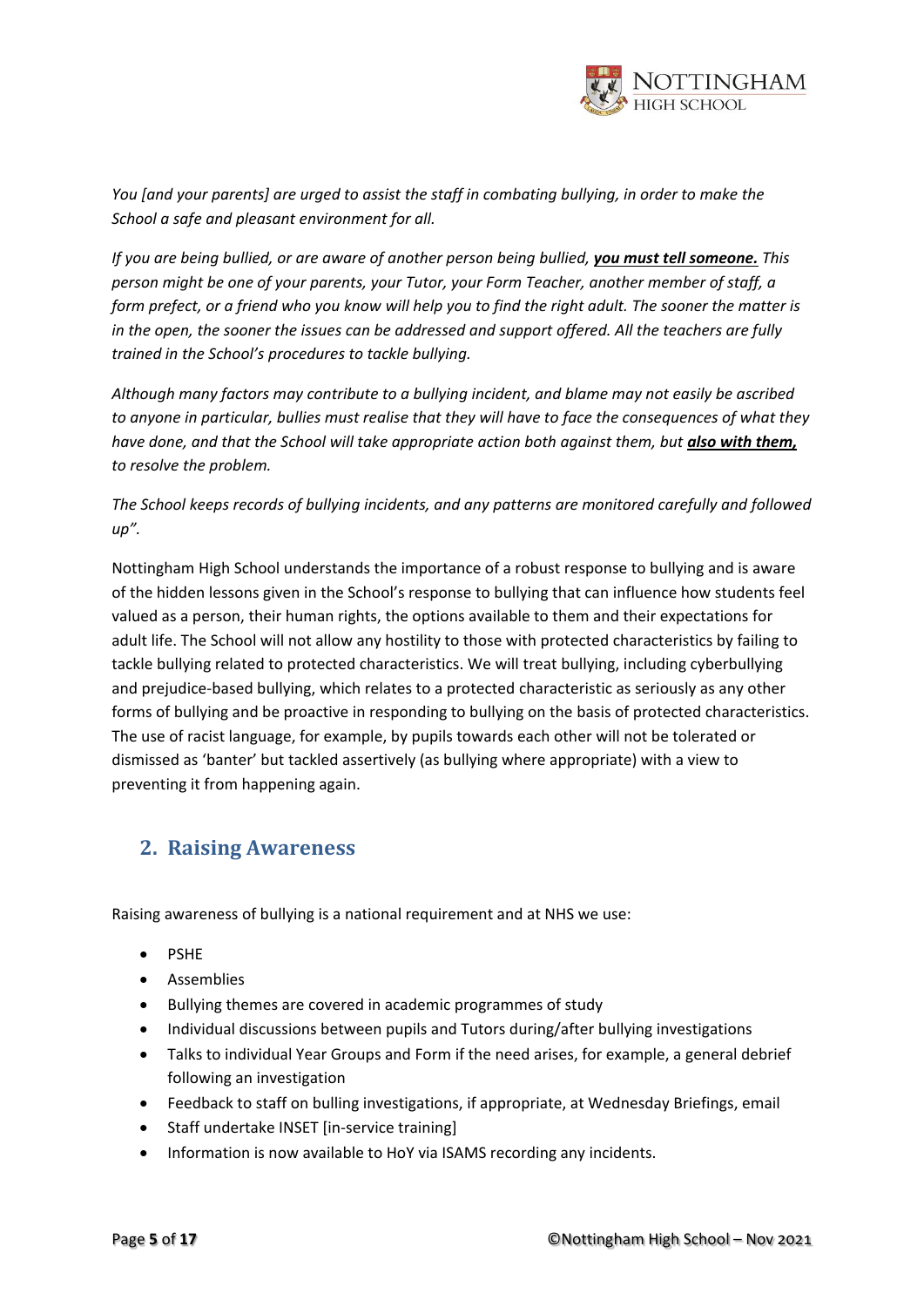

• If a group, or individual, is identified as being particularly vulnerable to bullying or has been severely impacted by bullying, a risk assessment can be carried out to best support the affected individual(s).

## <span id="page-5-0"></span>**3. Preventative Action by Staff, Parents and Pupils**

We expect staff, whether formally on duty or not, to be alert for signs of bullying at all times, and report to Tutors, Form Teachers, or Heads of Year as appropriate. Parents and pupils can also play a part in preventing bullying, including online bullying, by reporting incidents of bullying or raising any suspicions they may have with School staff. It is important that pupils recognise that, if they find themselves as a bystander to bullying or part of an online group that includes bullying behaviour, that they have a responsibility to take action and report it.

## <span id="page-5-1"></span>**4. Form Periods and Tutor Sets**

- Look out for pupils who are unwilling to talk to others, or who are withdrawn
- Look out for attendance patterns that suggest deliberate avoidance of certain situations
- Look for patterns in online ticket records
- Investigate damage to, or frequent unexplained loss of, personal property.

## <span id="page-5-2"></span>**5. During lessons**

- Some problems may arise if a teacher arrives late for a lesson or leaves before the last pupil, so you must always aim to be in your room to supervise both the entry and departure of the pupils.
- Look out for pupils who are unwilling to talk to others in class, or who are withdrawn. Report concerns to Tutors
- Look out for torn clothing, cuts and bruises, particularly when they appear repeatedly during the school day. Bruising can be observed discreetly during swimming lessons, so pass any concerns to the relevant swimming teacher.

## <span id="page-5-3"></span>**6. Outside lesson times**

The following areas may be vulnerable: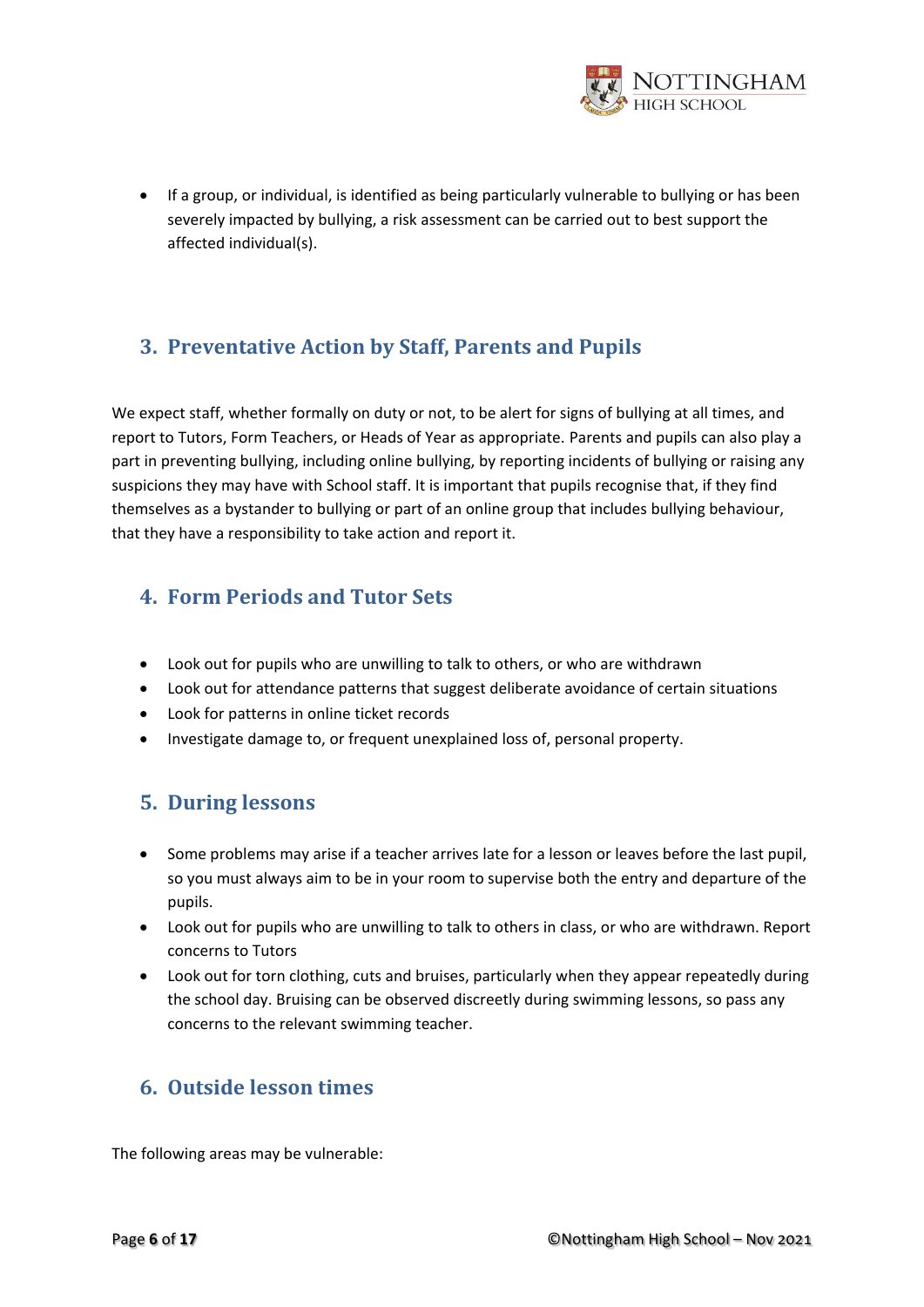

- All form rooms during breaks do not hesitate to enter quietly and assess what's going on
- Toilets used by pupils
- Corridors, especially where pupils have to gain access to their lockers in a thoroughfare. Jostling is sometimes less than innocent

## <span id="page-6-0"></span>**7. Outside of School hours or the School context**

If bullying of any kind occurs outside of School hours or the School context, the School will support victims, bullies and parents, as appropriate, and under the guidance of the Deputy Head (Individuals) or Assistant Head (Individuals). The aim would be to ensure that bullying ceases and does not impact on any pupil's wellbeing. Where faith communities use ostracism of families as a way of registering disapproval, the school will try to minimise the impact of this upon children when they are at school, in terms of their treatment by the school or fellow pupils.

## <span id="page-6-1"></span>**8. School Buses**

The Deputy Head [Individuals] consults with senior pupils wherever possible, and follows up all reports from the pupils and other sources of bullying and other unacceptable behaviour.

## <span id="page-6-2"></span>**9. Staff Procedures when dealing with Bullying**

The aim of all bullying investigations is to reach a situation in which the bullying ceases and all parties move on with their lives positively and with mutual respect.

Where a member of staff encounters an act of bullying, whether physical or verbal, he/she must act to prevent an immediate recurrence [for example, by separating the individuals concerned]. Where a member of staff has evidence or grounds for suspicion of an act of bullying he/she must inform the Tutor/HoY of the perceived victim as a matter of urgency – certainly on the same day. A bullying incident should be treated as a safeguarding concern when there is reasonable cause to suspect that a child is suffering, or likely to suffer, significant harm. Staff should consider whether the bullying incident is a safeguarding matter and, if necessary, refer to the School's Safeguarding and Child Protection policy for next steps. It would be an expectation that in the event of disclosures about pupil-on-pupil abuse that all children involved, whether perpetrator or victim, are treated as being 'at risk. Information about the School's anti-bullying and safeguarding policies is provided to staff upon their induction to the School.

If appropriate, the School will report bullying incidents to the police or Local Authority.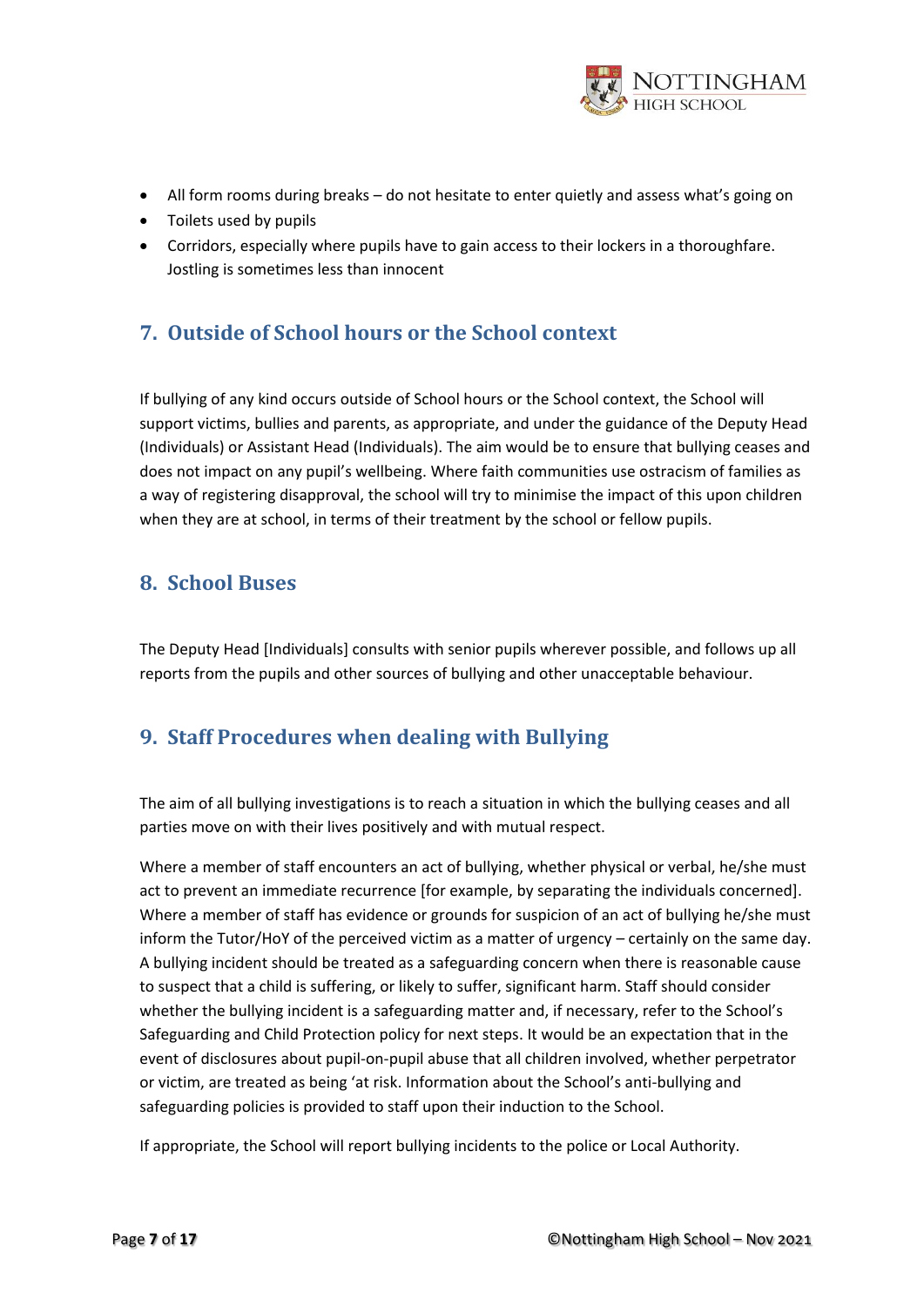

# <span id="page-7-0"></span>**10. When the alleged bullying involves just two pupils**

The victim's Tutor or his/her nominee must:

- Interview the victim, sympathise and encourage him/her to 'open up' about all incidents and to give full details and names offenders
- Tell the victim that action will be taken and that the situation should improve
- Keep a written record
- Carry out any necessary interviews with witnesses/bystanders as part of the investigative procedure
- Speak to the perpetrator's Tutor and pass on all information
- Discuss ways that the victim can help him/herself [avoiding provocative behaviour etc]
- Suggest others [Parents, Pastoral Support or Nurse] who might listen if victim is unforthcoming
- Contact the victim's parents to ensure that they are fully aware of the situation. If the victim is absent from school, ask the parents if they would like his/her friends to get in touch. Organise this via the friends' Tutors
- Speak to the victim's friends ask them to be vigilant, protective and to report back on any relevant developments
- Provide support. Suggest the victim talks to the School Counsellor or other adult they feel they can trust. If they suggest someone, let that person know
- Offer advice, if appropriate, on strategies for 'self-help', for example, in not provoking a known situation or in moving forward
- Make a diary note to check whether the situation improves over a period of time. If this does not happen give further support and take further action.

The perpetrator's Tutor or his/her nominee must:

- Speak to the perpetrator on the same day he/she receives any information
- Listen to the perpetrator's point of view [There may be underlying reasons]
- Keep a written record
- Point out very strongly that bullying is not acceptable
- Stress the importance of not retaliating [a useful strategy may be to imply that the information came from a concerned witness, rather than the victim]
- Appeal to the perpetrator to help the situation, for example, by exerting his/her influence to stop another pupil who might start bullying the victim.
- Consider whether punishment is appropriate in line with the School's Behaviour and Discipline Policy. A minimum response is to issue a ticket and a strong, severe warning about the consequences of a recurrence. Other sanctions may include detention.
- Inform the perpetrator's parents of the situation or discuss with the Deputy Head [Individuals] or Assistant Head [Individuals] whether a meeting with parents is needed. In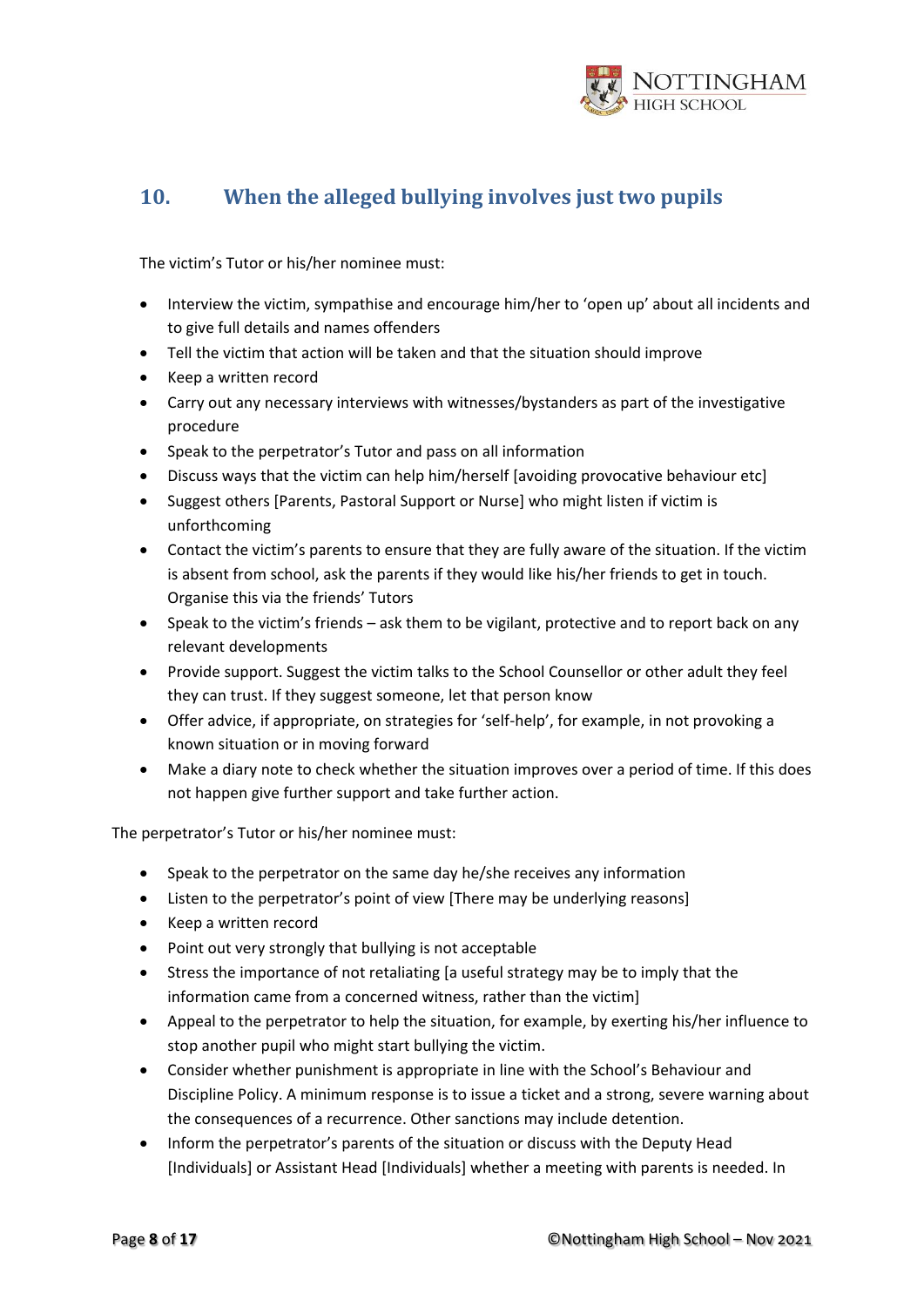

such a meeting the Deputy Head [Individuals] or Assistant Head [Individuals] will advise parents that suspension from school is a possibility for serious offences and that persistent offenders risk losing their place at the school

- Agree a review date with the victim's Tutor
- The victim's Tutor or person handling any significant incident must write a brief account using the digital Office 365 form (preferably) or the Nottingham High School Record of Bullying form [Appendix 1] and give copies, via admin to the Assistant Head [Individuals], Head of Year and perpetrator's Tutor. A central record of bullying is kept electronically and in paper form by the Deputy Head [Individuals]. Form teachers and teachers of both victim and perpetrator should be informed [usually by email] with a plea for vigilance and assistance with monitoring

# <span id="page-8-0"></span>**11. If several pupils are involved in bullying another/other pupils**

Acting on information received from a victim's Tutor or other sources the Head of Year will conduct interviews, co-ordinate action by Tutors and speak to the whole Year if necessary. If several pupils in the same form are involved in a bullying incident the Form Teacher may need to speak to the form when the victim is not present, in order to reiterate points made by Tutors. Staff should consider whether the bullying incident is a safeguarding matter and, if necessary, refer to the School's Safeguarding and Child Protection policy for next steps.

If the situation does not improve or is repeated the Deputy Head [Individuals] or Assistant Head [Individuals] will see the bullies, and it is likely that parents will be called into School for a discussion, see above. Significant issues should be raised at the weekly staff briefing.

Any Head of Year handling any significant incident must write a brief account using the digital Office 365 form (preferably) or the Nottingham High School Record of Bullying form [Appendix 1] and copies are given to the Deputy Head [Individuals], Assistant Head [Individuals] and to the Tutors of perpetrators and victims. A central record of bullying is kept electronically and in paper form by the Deputy Head [Individuals]. If necessary, Form Teachers and teachers of both victim and perpetrator should be informed [usually by email] with a plea for vigilance and assistance with monitoring. The record of bullying will be entered onto ISAMS.

# <span id="page-8-1"></span>**12. Allegations of Bullying by Staff**

Students or parents should raise any allegations of bullying by staff of students with the Deputy Head [Individuals]. These will be investigated under the School's complaints procedures, as detailed in the Complaints Procedure for Parents and, if appropriate, under the Safeguarding and Child Protection Policy.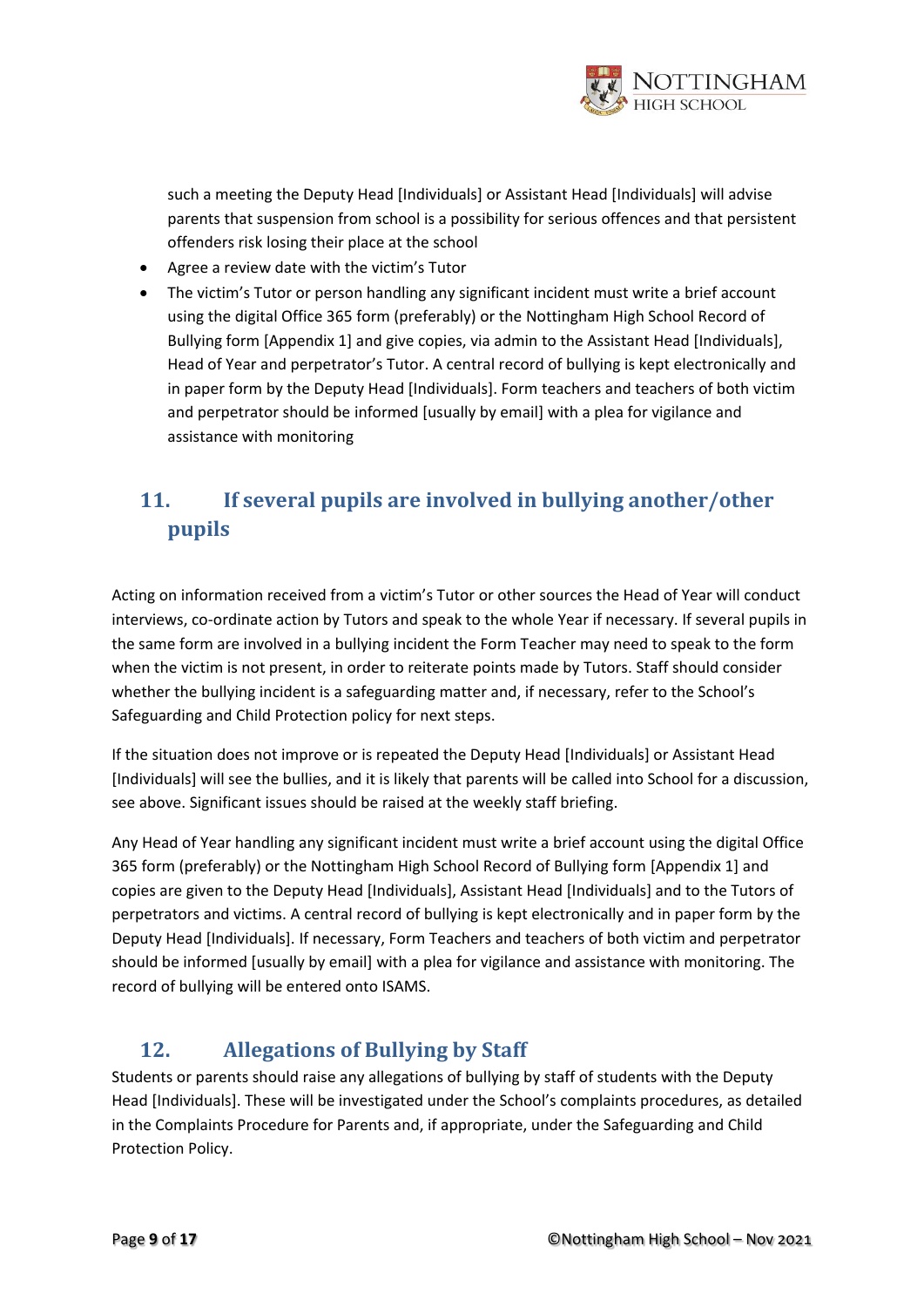

## **13. Support for Victims and Perpetrators of Bullying**

<span id="page-9-0"></span>There is extensive support for victims of bullying in School via Tutors, Assistant Tutors, Heads of Year, Assistant Heads of Year and Senior Pastoral Staff. There is access to a School Counsellor and the School Nurse. Support is also offered by the School to perpetrators of bullying to encourage a change in behaviour.

External agencies are also available, including

- NSPCC <https://www.nspcc.org.uk/> helpline 0808 800 5000
- Childline [www.childline.org.uk](http://www.childline.org.uk/) 0800 1111
- Young Mind[s www.youngminds.org.uk](http://www.youngminds.org.uk/)
- The Samaritans can be called at any time free 116123 or Nottingham 0115 941 1111

## <span id="page-9-1"></span>**14. School sanctions used in combating bullying**

#### <span id="page-9-2"></span>**a) Introduction**

The purpose of sanctions issued in relation to bullying is:

- 1. To impress on the perpetrator that what they have done is unacceptable
- 2. To deter them from repeating his/her behaviour and
- 3. To signal to other pupils that the behaviour is unacceptable and that they must avoid it.

*A detailed summation of the sanctions that are applied can be found in the School Behaviour and Discipline Policy and the Misbehaviour and Exclusions Policy*

#### **b) Buses**

<span id="page-9-3"></span>A ban on travel may be imposed if a pupil does not respond to normal school sanctions in respect of poor behaviour, including bullying other pupils, on a school bus.

## <span id="page-9-4"></span>**15. Miscellaneous**

#### **a) Central Record of Bullying Incidents**

<span id="page-9-5"></span>Central records of bullying are kept electronically on a Year Group basis by the Assistant Head [Individuals] using an online Office365 Form (or, if this isn't possible, a standard 'Record of Bullying' form) and ISAMS. These are reviewed both by the Deputy Head [Individuals], Assistant Head [Individuals] and individual Heads of Year.

#### **b) Involvement of External Agencies**

<span id="page-9-6"></span>Where necessary the School will refer victims of bullying/perpetrators to external agencies. These may include local CAMHS and organisations such as those listed at the end of the Safeguarding and Child Protection policy document.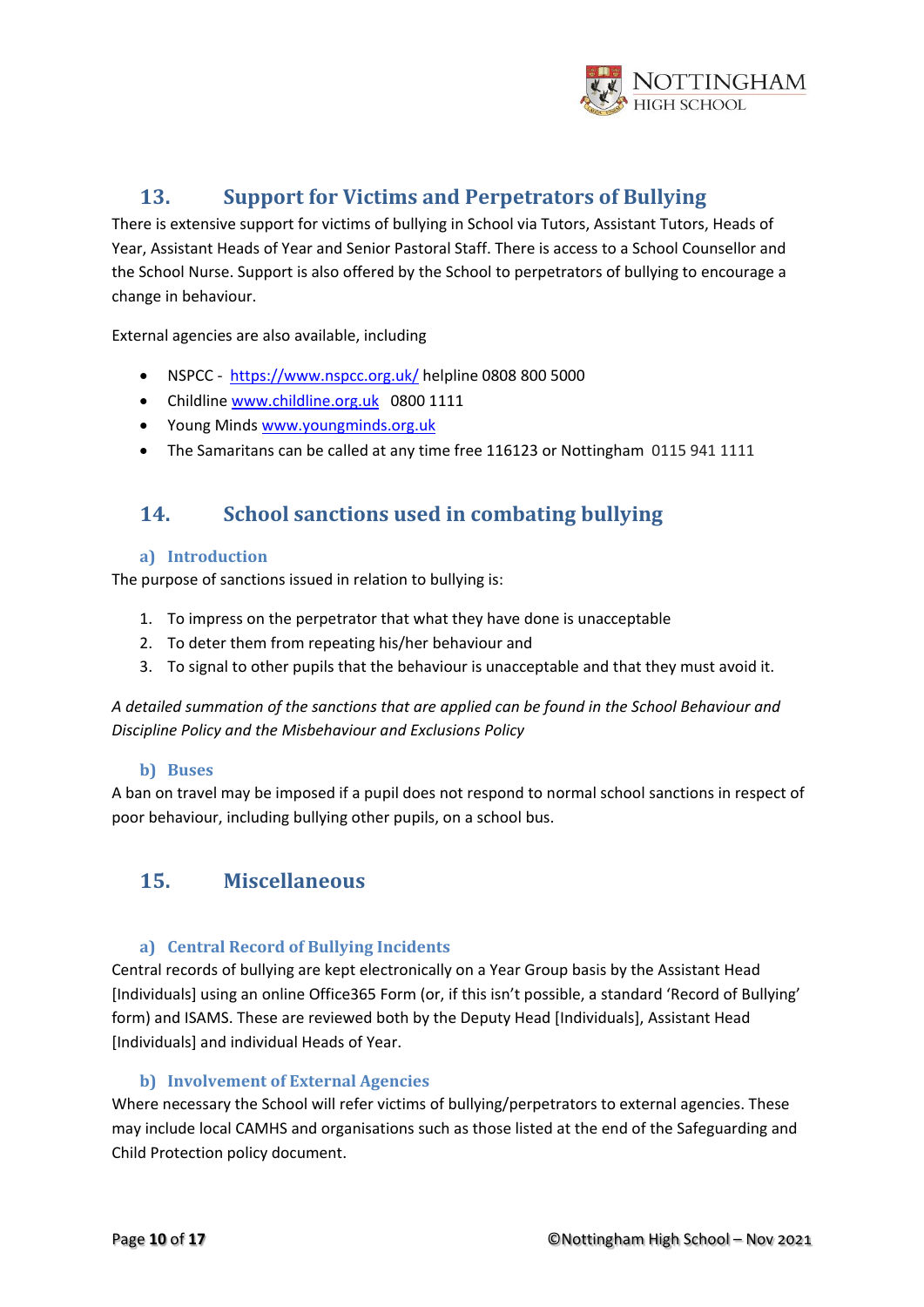

#### **c) Appeals Procedure for Pupils**

<span id="page-10-0"></span>Following discussion with their Tutor, all pupils have the right to appeal to the Deputy Head [Individuals] if they feel a sanction is unreasonable, or if they feel a member of staff has treated them unfairly.

#### **d) Appeals by Parents**

<span id="page-10-1"></span>Very occasionally parents may wish to query a sanction and in the first instance an approach should be made to their child's Tutor then, if necessary, to the Assistant Head [Individuals]. Hopefully these steps will lead to clarification and resolution of any issues. Beyond this an appeal may subsequently be made to the Headmaster or ultimately – via the Complaints Procedure published separately – the School Governors.

#### **e) Signs of bullying – some points for parents**

<span id="page-10-2"></span>Parents occasionally ask for advice on changes in behaviour that may indicate that their child is being bullied and the following pointers may be useful:

- Unwillingness to return to school
- Displays of unexpected anxiety, becoming withdrawn or unusually quiet
- Failure to produce work, or producing unusually bad work, or work that appears to have been copied, interfered with or spoilt by others
- Books, bags and other belongings suddenly go missing, or are damaged
- Change to established habits (eg giving up music lessons, change to accent or vocabulary)
- Psychological damage and diminished levels of self-confidence
- Frequent visits to the Medical Centre with symptoms such as stomach pains, headaches
- Unexplained cuts and bruises
- Frequent absence, erratic attendance, late arrival to class
- Choosing the company of adults
- Displaying repressed body language and poor eye contact
- Difficulty in sleeping, experiences nightmares
- Talking of suicide or running away

Although there may be other causes for some of the above symptoms, a repetition of, or a combination of these possible signs of bullying should be considered by parents and reports to Tutors.

#### **f) Staff Training**

<span id="page-10-3"></span>All staff have a responsibility to prevent all types of bullying in school and take action to help resolve any bullying issues. Academic staff have termly meetings as Year Teams where information about bullying trends can be cascaded. Support is offered to staff when dealing with bullying incidents by Heads of Year, Assistant Heads of Year and members of the Senior Management Team. The Assistant Head (Individuals) has sight of all the bullying reports and, when necessary, discusses the possible support and sanction options with the members of staff involved. Specialist training is offered to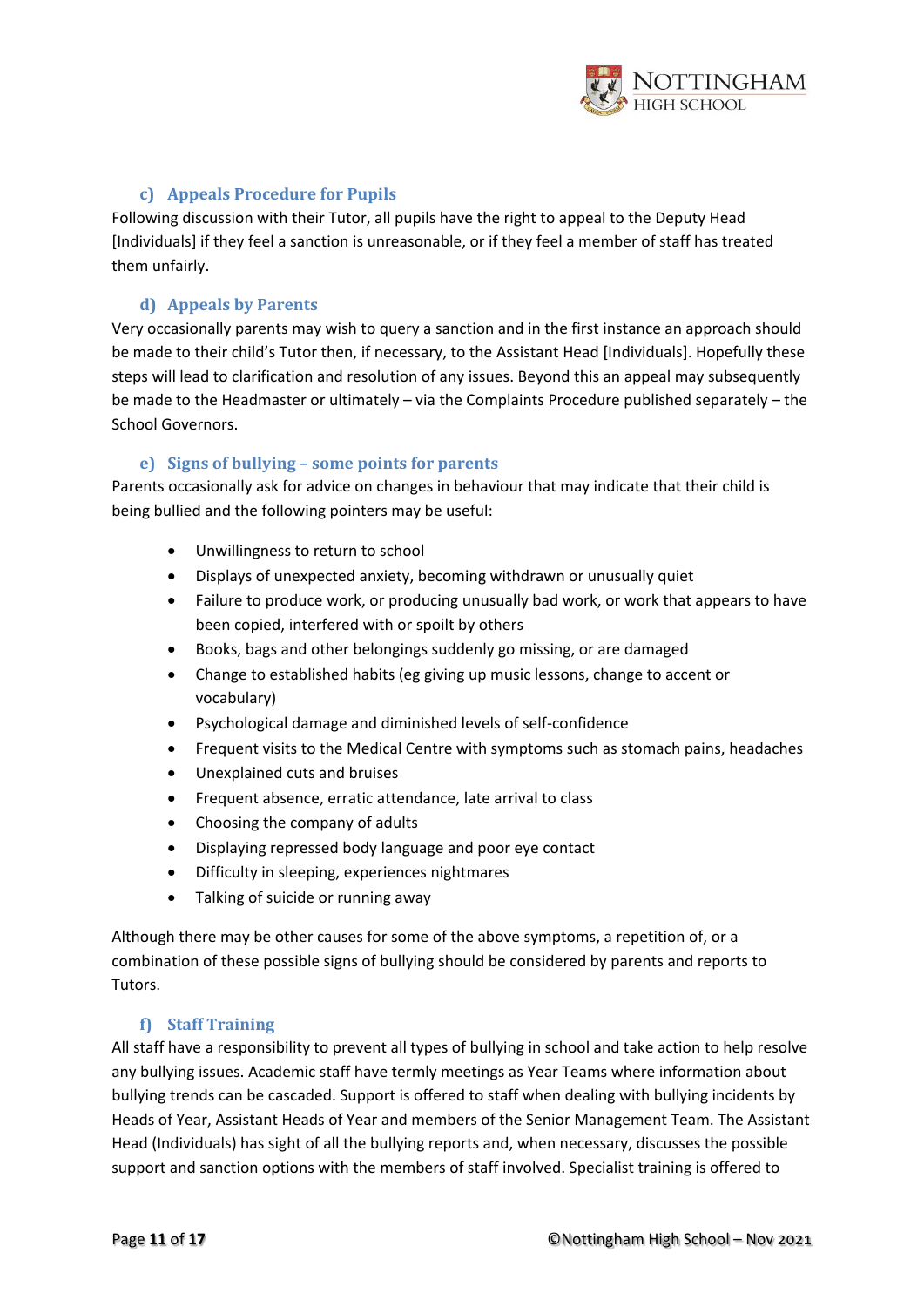

staff where necessary, for example, on LGBT and needs or issues affecting SEND pupils. Pupils with protected characteristics (as defined by the Equality Act 2010), such as LGBT pupils and SEND pupils may be at higher risk of bullying and staff should be alert to pupils and their peers who therefore may be more vulnerable.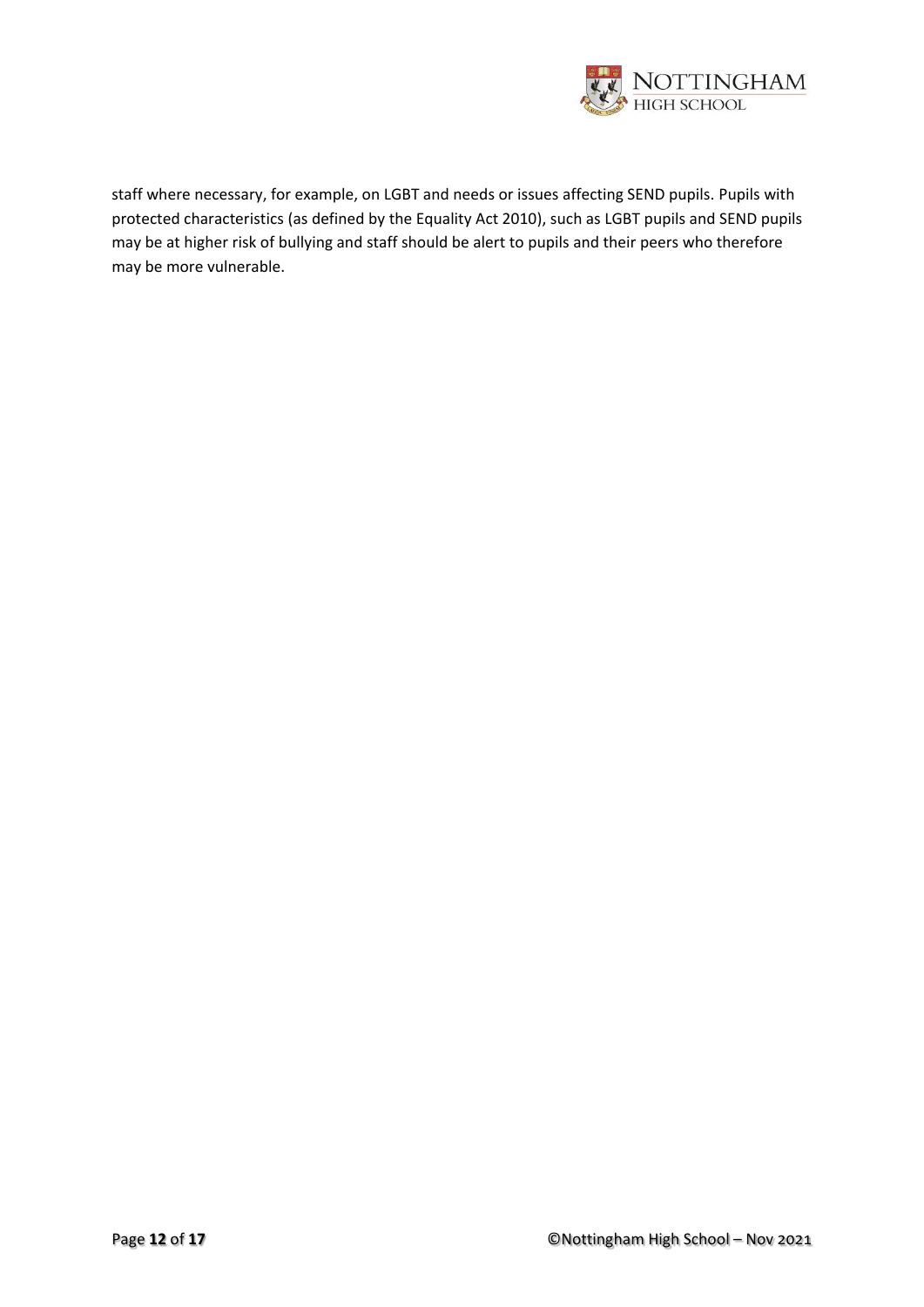

# <span id="page-12-0"></span>**Appendix A: Record of Bullying Form**

|                                                                                                                                                                                                                                                          |      | UPDATED MARCH 2018 |      | REVIEW DUE MARCH 2021 |  |  |  |  |  |
|----------------------------------------------------------------------------------------------------------------------------------------------------------------------------------------------------------------------------------------------------------|------|--------------------|------|-----------------------|--|--|--|--|--|
| NOTTINGHAM HIGH SCHOOL RECORD OF BULLYING<br>Bullying is aggressive or insulting behaviour, often repeated over a period of time, that hurts, harms, humiliates or causes distress.<br>All forms of bullying are unacceptable at Nottingham High School. |      |                    |      |                       |  |  |  |  |  |
| This brief record of bullying investigation is used by the Deputy Headmaster/Heads of Year to maintain an overview                                                                                                                                       |      |                    |      |                       |  |  |  |  |  |
| Date of Investigation                                                                                                                                                                                                                                    |      |                    |      |                       |  |  |  |  |  |
| Where did the original information come from?                                                                                                                                                                                                            |      |                    |      |                       |  |  |  |  |  |
| Perpetrator 1                                                                                                                                                                                                                                            | Name |                    | Form | <b>Tutor</b>          |  |  |  |  |  |
| <b>Perpetrator 2</b>                                                                                                                                                                                                                                     | Name |                    | Form | <b>Tutor</b>          |  |  |  |  |  |
| <b>Perpetrator 3</b>                                                                                                                                                                                                                                     | Name |                    | Form | Tutor                 |  |  |  |  |  |
| Victim 1                                                                                                                                                                                                                                                 | Name |                    | Form | <b>Tutor</b>          |  |  |  |  |  |
| Victim 2                                                                                                                                                                                                                                                 | Name |                    | Form | Tutor                 |  |  |  |  |  |
| Victim 3                                                                                                                                                                                                                                                 | Name |                    | Form | Tutor                 |  |  |  |  |  |
| Investigator 1                                                                                                                                                                                                                                           |      |                    |      |                       |  |  |  |  |  |
| <b>Investigator 2</b>                                                                                                                                                                                                                                    |      |                    |      |                       |  |  |  |  |  |
| <b>Investigator 3</b>                                                                                                                                                                                                                                    |      |                    |      |                       |  |  |  |  |  |
| <b>Summary of Investigation</b>                                                                                                                                                                                                                          |      |                    |      |                       |  |  |  |  |  |
| <b>Nature of bullying:</b>                                                                                                                                                                                                                               |      |                    |      |                       |  |  |  |  |  |
| <b>Facts and conclusions established</b>                                                                                                                                                                                                                 |      |                    |      |                       |  |  |  |  |  |
|                                                                                                                                                                                                                                                          |      |                    |      |                       |  |  |  |  |  |
|                                                                                                                                                                                                                                                          |      |                    |      |                       |  |  |  |  |  |
| Any previous history relating to perpetrator/victim(s)?                                                                                                                                                                                                  |      |                    |      |                       |  |  |  |  |  |
| Outcomes agreed with perpetrators(s) and victims(s)                                                                                                                                                                                                      |      |                    |      |                       |  |  |  |  |  |
| Details of support offered to victim(s)                                                                                                                                                                                                                  |      |                    |      |                       |  |  |  |  |  |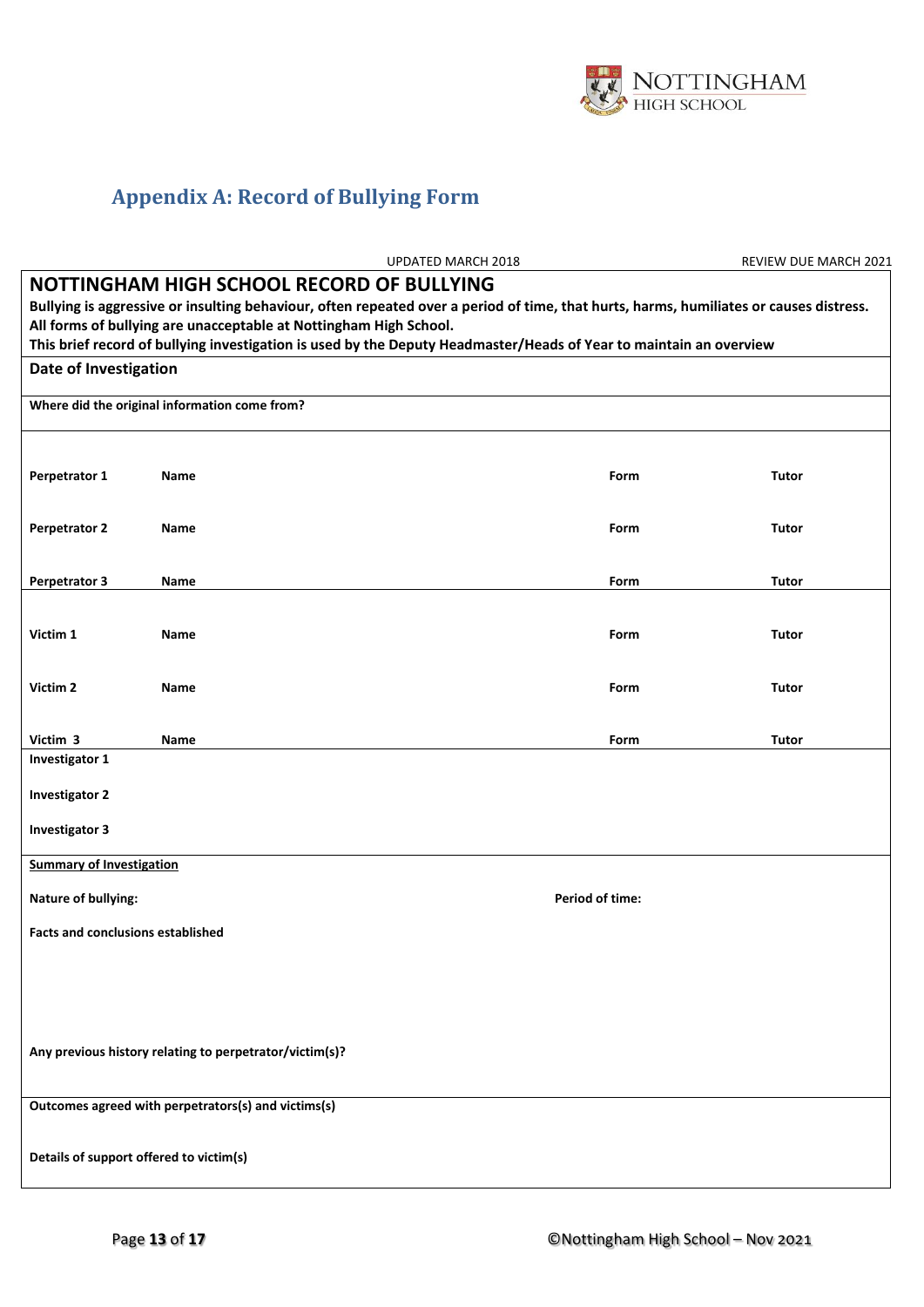

| Name of person holding full details of investigation |                                                    |  |  |  |  |  |  |
|------------------------------------------------------|----------------------------------------------------|--|--|--|--|--|--|
| Date for follow up or review with victim             |                                                    |  |  |  |  |  |  |
| Copies to:                                           |                                                    |  |  |  |  |  |  |
| <b>MLS &amp; Tutors (initials please)</b>            | <b>JH School Counsellor</b><br><b>School Nurse</b> |  |  |  |  |  |  |

PLEASE RETURN THIS FORM TO CLF ONCE COMPLETED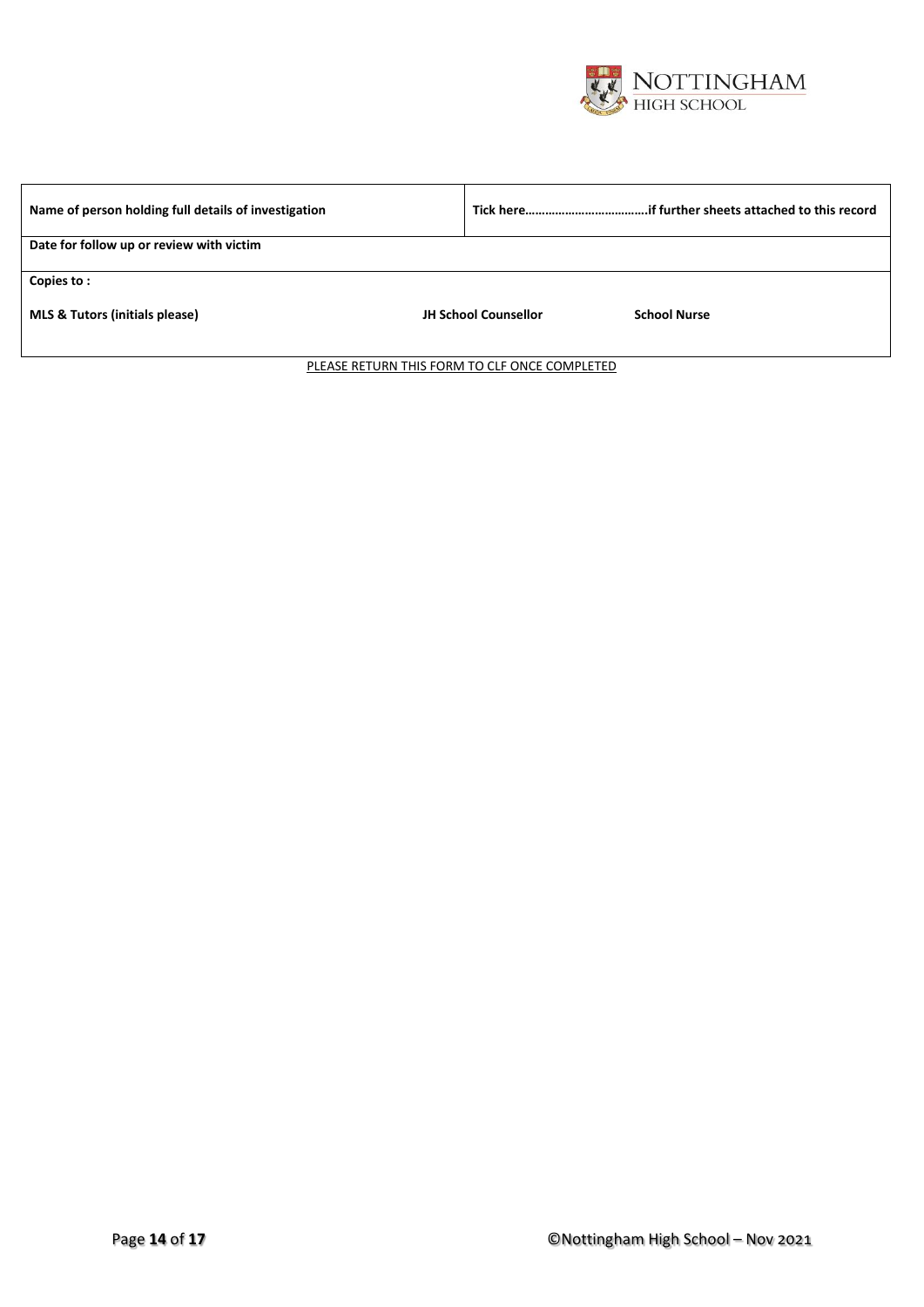

## <span id="page-14-0"></span>**Appendix B: Further sources of information**

#### <span id="page-14-1"></span>**Specialist organisations**

The following organisations provide support for schools and parents dealing with specific bullying issues including the social, mental or emotional affects caused by bullying.

The Anti-Bullying Alliance (ABA): Founded in 2002 by NSPCC and National Children's Bureau, the Anti-Bullying Alliance ABA) brings together over 100 organisations into one network to develop and share good practice across the whole range of bullying issues.

The ABA has also put together a fact sheet outlining the range of support that is available to schools and young people from the anti-bullying sector which can be accessed here.

The Diana Award: Anti-Bullying Ambassadors programme to empower young people to take responsibility for changing the attitudes and behaviour of their peers towards bullying. It will achieve this by identifying, training and supporting school anti-bullying ambassadors.

Kidscape: Charity established to prevent bullying and promote child protection providing advice for young people, professionals and parents about different types of bullying and how to tackle it. They also offer specialist training and support for school staff, and assertiveness training for young people.

The BIG Award: The Bullying Intervention Group (BIG) offer a national scheme and award for schools to tackle bullying effectively.

Restorative Justice Council: Includes best practice guidance for practitioners 2011. 17

#### <span id="page-14-2"></span>**Cyber-bullying and online safety**

ChildNet International: Specialist resources for young people to raise awareness of online safety and how to protect themselves. Website specifically includes new cyberbullying guidance and a practical PSHE toolkit for schools.

Digizen: provides online safety information for educators, parents, carers and young people.

Internet Matters: provides help to keep children safe in the digital world.

Think U Know: resources provided by Child Exploitation and Online Protection (CEOP) for children and young people, parents, carers and teachers.

The UK Council for Child Internet Safety (UKCCIS) has produced a range of resources for schools, colleges and parents about how to keep children safe online, this includes advice for schools and colleges on responding to incidents of 'sexting.'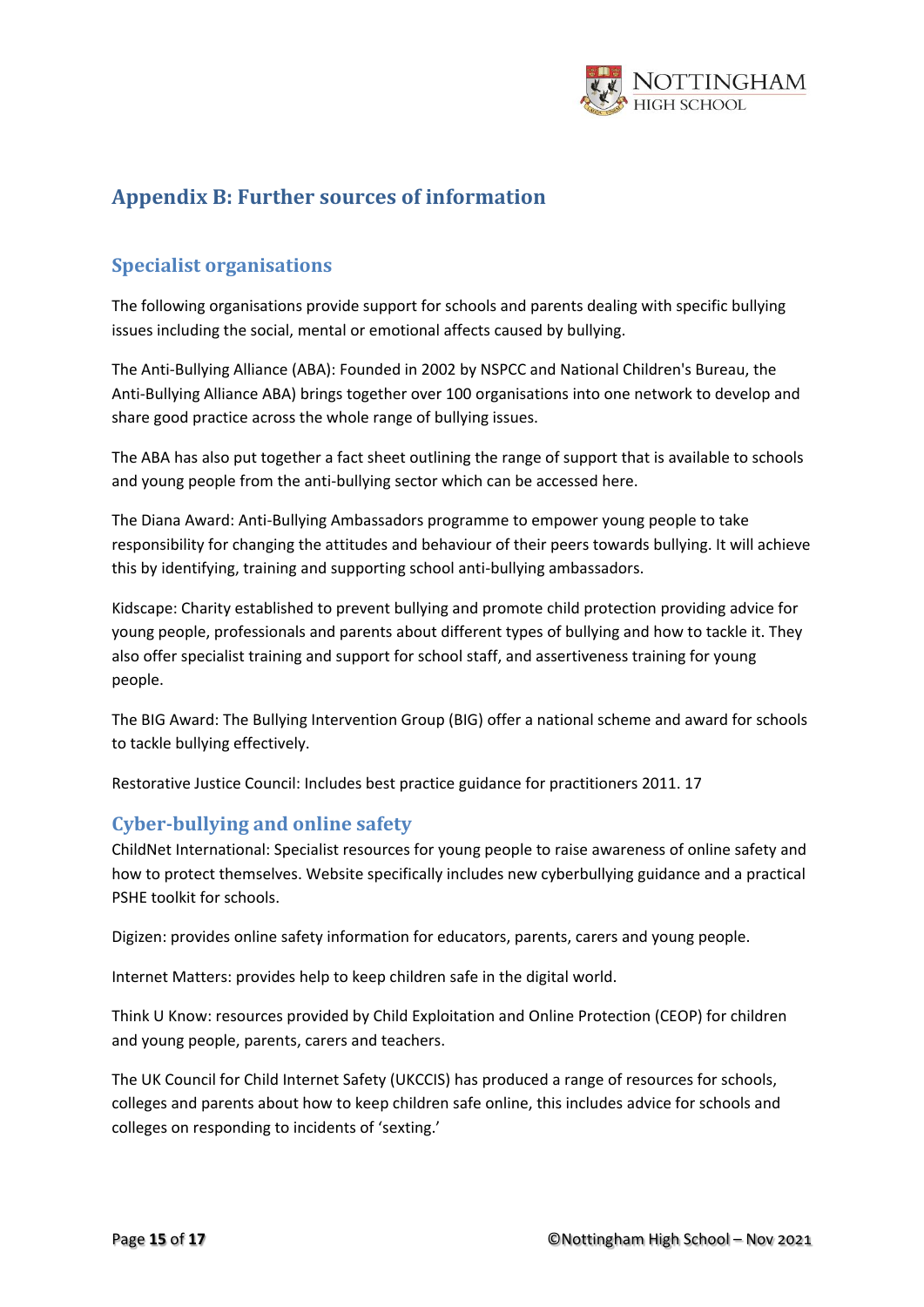

#### <span id="page-15-0"></span>**LGBT**

Barnardos: through its LGBTQ Hub, offers guidance to young people, parents and teachers on how to support LGBT students and tackle LGBT prejudice-based bullying

EACH: (Educational Action Challenging Homophobia): provides a national freephone Actionline for targets of homophobic or transphobic bullying and training to schools on sexual orientation, gender identity matters and cyberhomophobia.

Metro Charity: an equality and diversity charity, providing health, community and youth services across London, the South East, national and international projects. Metro works with anyone experiencing issues related to gender, sexuality, diversity or identity

Proud Trust: helps young people empower themselves to make a positive change for themselves and their communities through youth groups, peer support, delivering of training and events, campaigns, undertaking research and creating resources.

Schools Out: Offers practical advice, resources (including lesson plans) and training to schools on LGBT equality in education.

Stonewall: An LGB equality organisation with considerable expertise in LGB bullying in schools, a dedicated youth site, resources for schools, and specialist training for teachers.

#### <span id="page-15-1"></span>**SEND**

Mencap: Represents people with learning disabilities, with specific advice and information for people who work with children and young people.

Changing Faces: Provide online resources and training to schools on bullying because of physical difference.

Cyberbullying and children and young people with SEN and disabilities: Advice provided by the Anti-Bullying Alliance on developing effective anti-bullying practice.

Anti-bullying Alliance SEND programme of resources: Advice provided by the Anti-bullying Alliance for school staff and parents on issues related to SEND and bullying.

Information, Advice and Support Service Network: Every Local area has an information, advice and support service, providing information, advice and support to disabled children and young people, and those with SEN, and their parents.

#### <span id="page-15-2"></span>**Mental health**

MindEd: Provides a free online training tool for adults that is also available to schools. It can be used to help school staff learn more about children and young people's mental health problems. It provides simple, clear guidance on mental health and includes information on identifying, understanding and supporting children who are bullied.

PSHE Association – guidance and lesson plans on improving the teaching of mental health issues